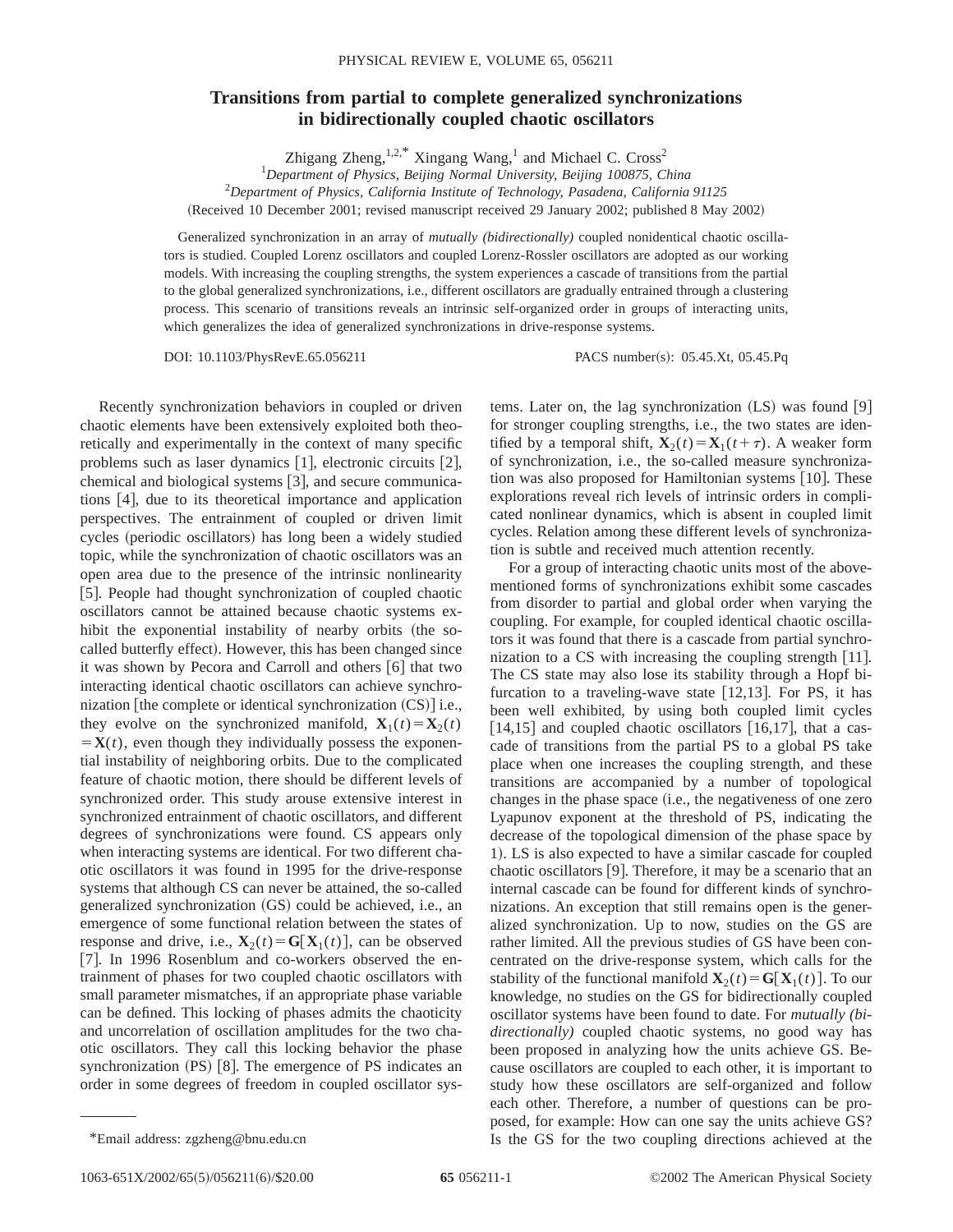

FIG. 1. (a) The auxiliary-element approach to detecting the generalized synchronization in the drive-response systems; (b) A schemetic approach of the auxiliary method to studying the generalized synchronization in two mutually coupled chaotic oscillators.

same coupling parameter or at different couplings? How can one determine the functional relationship between two chaotic units? and so on. In this paper we shall try to deal with the first two issues, which should be fundamental and treated as a first step to explore the GS behavior of the system with mutually interacting units.

In traditional studies on the generalized synchronization of drive-response systems, a simple way called auxiliary system approach has been proposed and widely used  $[18]$ . Consider the following drive-response system:

$$
\dot{\mathbf{X}}_1 = \mathbf{F}_1(\mathbf{P}_1, \mathbf{X}_1),
$$
\n
$$
\dot{\mathbf{X}}_2 = \mathbf{F}_2(\mathbf{P}_2, \mathbf{X}_2) + \varepsilon (\mathbf{X}_1 - \mathbf{X}_2),
$$
\n(1)

where  $\mathbf{X}_{1,2}(t)$  represent the dynamical flows in the phase space,  $\mathbf{F}_{1,2}$  nonlinear function vectors with  $\mathbf{P}_{1,2}$  the parameter sets for systems 1 (drive) and 2 (response) (usually different).  $\varepsilon$  is the strength of the drive. Due to the nonlinearity, the flow of individual oscillators in phase space is usually chaotic. Usually 1 and 2 possess different chaotic flows. Let us consider an auxiliary system  $2<sup>'</sup>$  that is identical to the response system  $2$  (in the sense that they have the same equations of motions and parameters), as shown in Fig.  $1(a)$ . The equation of motion of the auxiliary system has the same form as that of 2

$$
\dot{\mathbf{X}}_2' = \mathbf{F}_2(\mathbf{P}_2, \mathbf{X}_2') + \varepsilon (\mathbf{X}_1 - \mathbf{X}_2'). \tag{2}
$$

When 2 and  $2<sup>'</sup>$  are driven by the same signal coming from 1, the vector fields  $\mathbf{X}_2(t)$  and  $\mathbf{X}_2'(t)$  in the phase spaces of 2 and  $2<sup>'</sup>$  are identical and they can evolve on identical attractors. If initial conditions of both 2 and 2' lie in the *same basin of attraction*, then at a certain drive strength, trajectories of both 2 and 2' will coincide after some transients, i.e.,  $|\mathbf{X}'_2(t) - \mathbf{X}_2(t)| \rightarrow 0$  as  $t \rightarrow \infty$ . In this case the GS between the response system 2 and the drive system 1 builds. On the other hand, a sufficient and necessary condition for GS (or CS) is the negativeness of the maximum conditional Lyapunov exponent (MCLE). The conditional Lyapunov exponent spectrum  $\{\lambda_1^1 \geq \lambda_1^2 \geq \cdots\}$  can be numerically computed along the GS (or CS) manifold. For weak couplings, the maximum exponent  $\lambda_T^1 > 0$ , implying the GS (or CS) manifold is unstable and GS (or CS) between the drive and response is not built. As one increases  $\varepsilon$ ,  $\lambda_T^1$  becomes negative at certain critical strength, then the evolution of the response element follows the manifold of the drive, i.e.,  $\mathbf{X}_1(t) = \mathbf{X}_2(t)$  for CS cases and  $\mathbf{X}_2(t) = G[\mathbf{X}_1(t)]$  for GS cases. Intermittent deviations from the synchronized manifold can be observed near the synchronization threshold due to the chaotic nature of the attractor.

Now let us consider the mutually coupled case. For *N* chaotic oscillators with nearest-neighbor couplings, one may write down the following equations of motion:

$$
\dot{\mathbf{X}}_i = \mathbf{F}_i(\mathbf{P}_i, \mathbf{X}_i) + \varepsilon \mathbf{D}(\mathbf{X}_{i+1} - \mathbf{X}_i) - \varepsilon \mathbf{D}(\mathbf{X}_i - \mathbf{X}_{i-1}), \quad (3)
$$

where **D** denotes the coupling matrix, and  $\varepsilon$  is the coupling strength. First we consider the simplest case  $N=2$ , where the equations of motion are

$$
\dot{\mathbf{X}}_{1,2} = \mathbf{F}_{1,2}(\mathbf{P}_{1,2}, \mathbf{X}_{1,2}) + \varepsilon \mathbf{D}(\mathbf{X}_{2,1} - \mathbf{X}_{1,2}).
$$
 (4)

Now we propose the approach in studying the GS behavior between 1 and 2. In fact, the auxiliary-element criterion in studying GS in drive-response cases is still available. Due to the bidirectional interaction, one should introduce two auxiliary systems  $1'$  and  $2'$ , which, respectively, are identical to  $1$ and 2, i.e., let 1 drive  $2'$  and 2 drive  $1'$ , as shown in Fig. 1(b). The equations of motion of  $1'$  and  $2'$  have the same form as 1 and 2, respectively,

$$
\dot{\mathbf{X}}'_{1,2} = \mathbf{F}_{1,2}(\mathbf{P}_{1,2}, \mathbf{X}'_{1,2}) + \varepsilon \mathbf{D}(\mathbf{X}_{2,1} - \mathbf{X}'_{1,2}).
$$
 (5)

1' and 2' possess the same parameters as 1 and 2, but evolve from different initial conditions. Thus the vector fields  $\mathbf{X}_{1,2}(t)$  and  $\mathbf{X}'_{1,2}(t)$  in the phase spaces of 1 (or 2) and 1'(or 2') are identical and they can evolve on identical attractors. With increasing the coupling strength, One may expect that both  $1'-1$  and  $2'-2$  coincide after the initial transients. Will these two pairs become synchronized at the same minimum coupling strength? Or they achieve synchronization at different coupling thresholds? In other words, will  $1 ~ (or 2)$  be tamed by 2 (or 1) for a smaller coupling or 1 and 2 are tamed by each other at the same coupling threshold? To answer this question, let us adopt the *x*-coupled Lorenz oscillators as an example (the coupling is only on the equation of motion of the *x* component), where the coupling matrix  $D_{11} = 1$  and  $D_{ii} = 0$  for  $i \neq 1$  and  $j \neq 1$ . The equation of motion for a single Lorenz oscillator is written as

$$
\begin{aligned}\n\dot{x} &= \sigma(y - x), \\
\dot{y} &= rx - y - xz, \\
\dot{z} &= -bz + xy.\n\end{aligned}
$$
\n(6)

Here  $\sigma$ =10, *b*=8/3, and *r* is different for different oscillators. For the case  $N=2$ , we use  $r_{1,2}=40,35$ , respectively. To measure the degree of synchronization, we introduce the instantaneous distance between the *i*th oscillator and its auxiliary partner as

$$
D_i(t) = \|\mathbf{X}_i(t) - \mathbf{X}_i'(t)\|
$$
  
=  $\sqrt{(x_i' - x_i)^2 + (y_i' - y_i)^2 + (z_i' - z_i)^2}$ . (7)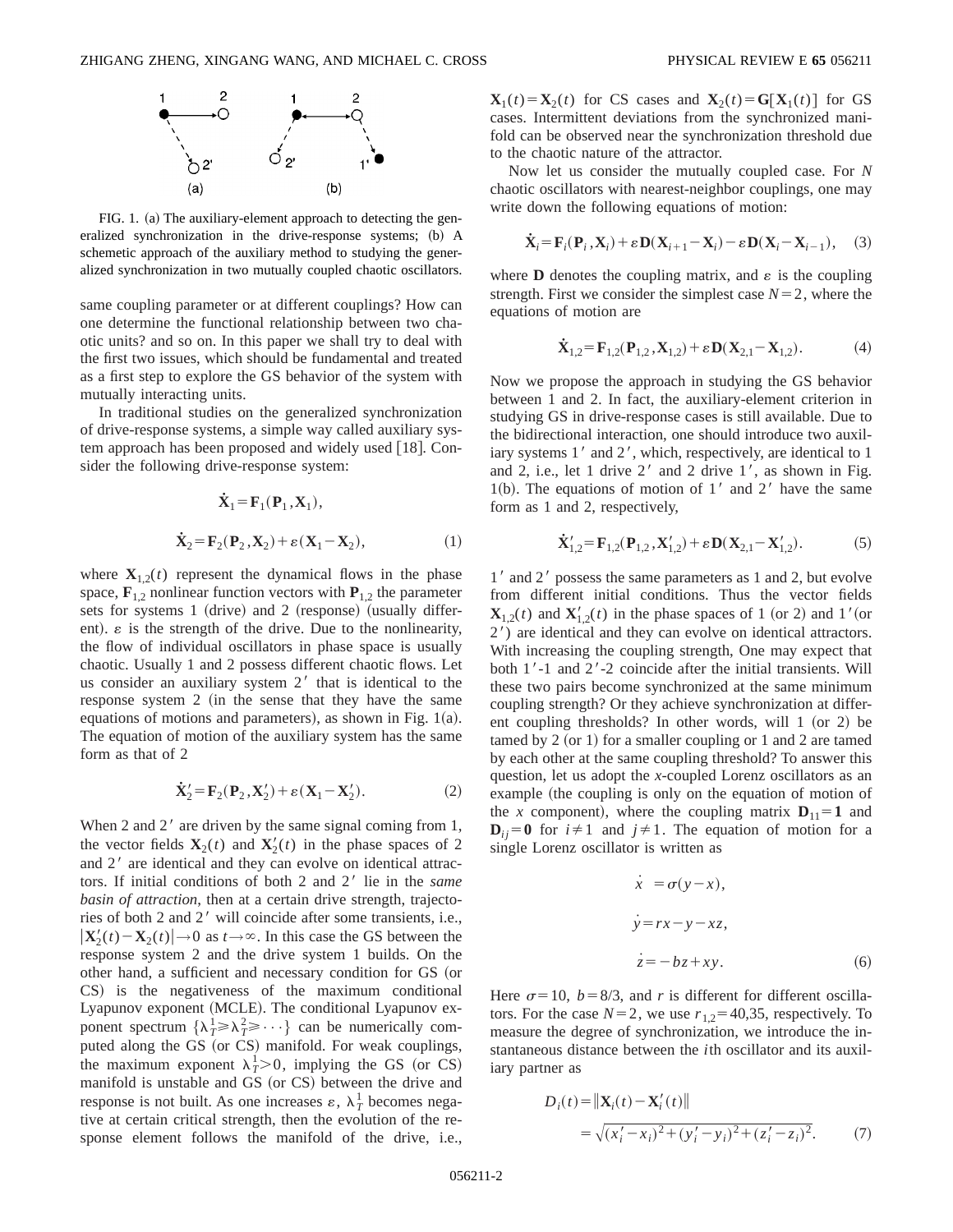

FIG. 2. The evolutions of the difference function  $D_i(t)$  for different coupling strengths for  $N=2$  Lorenz oscillators, where  $\varepsilon$  $=$  7.0 in (a) and (b),  $\varepsilon$  = 10 in (c) and (d), and  $\varepsilon$  = 13.5 in (e) and (f). Partial generalized synchronization can be observed in  $(d)$ , and the global generalized synchronization is achieved in  $(e)$  and  $(f)$ .

In Fig. 2, the evolution of the differences  $D_1(t)$  and  $D_2(t)$ for two coupled Lorenz oscillators are given at different coupling strengths. In Figs. 2(a) and 2(b), for  $\varepsilon$  = 7.0, it can be found that the differences oscillate irregularly around a nonzero value. This strong fluctuation indicates 1 and 2 are less correlated; With increasing the coupling, one may find a stronger correlation. For example in Figs.  $2(c)$  and  $2(d)$ , at  $\varepsilon = 10$ , one of the differences,  $D_2(t)$ , goes to zero, while  $D_1(t)$  is still in a strongly fluctuating manner. This indicates that under the drive of 1,  $2<sup>'</sup>$  synchronizes to 2 in the long time limit. This behavior is much similar to that occurs for the drive-response system, when the GS takes place. While in another coupling direction,  $1'$  does not follow 1. Therefore for the mutually coupled case, GS is reached first in one of the coupling directions, i.e., 2 is first "slaved" by  $1$  (the element 1, as the master, tames the element 2). We call this a *partial GS*. This result is very interesting because for mutually coupled nonidentical chaotic oscillators, the two coupling directions are not equivalent, that is, synchronizations in the two directions cannot occur at the same minimum threshold. There are always a master oscillator and a slave oscillator. When one further increases the coupling strength, as shown in Figs 2(e) and 2(f) for  $\varepsilon$  = 13.5, one fairly expects that both  $D_1(t)$  and  $D_2(t)$  go to zero in the long run. In this case, not only can 1 tame 2, but also 2 tames 1. They organize themselves to follow each other and enter a global generalized synchronization state.

In fact, the above GS behavior can be well understood by observing the maximum Lyapunov exponent  $\lambda_{\text{max}}$  for a single Lorenz oscillator against *r*, as shown in Fig. 3. Because *r* relates to the Reynolds number in studies of turbulence,  $\lambda_{\text{max}}$  monotonically increases with increasing *r* (except periodic windows). Therefore one has  $\lambda_{\text{max}}(r=35)$  $\langle \lambda_{\text{max}}(r=40)$ . The above studies of GS indicate that *a less chaotic system can be easier to be entrained*. For systems with a larger maximum Lyapunov exponent, higher stochasticity prevents it from being first tamed. Therefore we find that the oscillator with  $r=35$  is first synchronized, then the one with  $r=40$ .



FIG. 3. The maximum Lyapunov exponent of the Lorenz oscillator against *r*.

To better demonstrate this route from partial GS to the global GS for  $N=2$  and meanwhile determine the thresholds for GS, we plot the average differences

$$
D_i = \lim_{T \to \infty} \frac{1}{T} \int_0^T D_i(t) dt.
$$
 (8)

It can be clearly found from Fig.  $4(a)$  that there are two thresholds. At the first threshold  $\varepsilon_c^1 \approx 8.4$  one finds  $D_2 = 0$ , indicating the occurrence of the first GS, where 2 is slaved by 1. Because in the other direction one still has a nonzero average difference, one only has a partial GS. The second threshold is  $\varepsilon_c^2 \approx 13.4$ , while  $D_1$  becomes zero. This is the threshold for a global GS. In Fig.  $4(b)$ , one computes the transversal (conditional) Lyapunov exponents  $\lambda_T$  along the GS manifold. One only needs the maximum exponents  $\lambda_T^1$ and  $\lambda_T^2$  to test the GS in two coupling directions. An excellent agreement with Fig.  $4(a)$  can be found, where at each GS threshold one of the MCLEs becomes negative.

A critical issue is about the robustness of the partial GS and global GS, as well as the basin of attractions of the GS state. As required by the stability of GS, initial states for a partner should lie in the same basin of attraction as the oscillator. For the Lorenz attractor with two foliages, GS can



FIG. 4. (a) The averaged distances  $D_i$  against the coupling strength. They approach zero at different threshold couplings, indicating the achievement of generalized synchronizations. (b) The maximum conditional Lyapunov exponents for the two auxiliary units. Generalized synchronizations are achieved when they pass the zero line.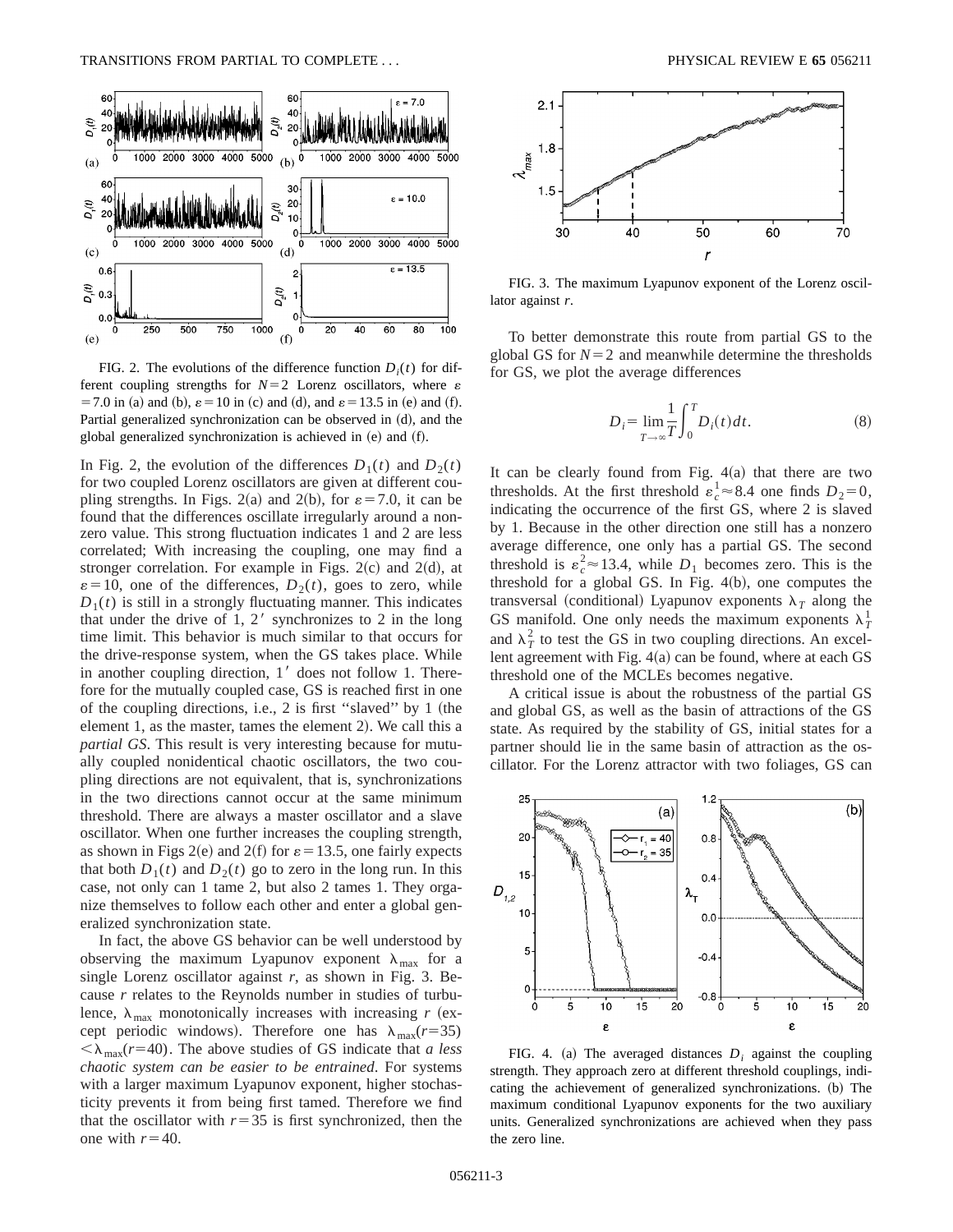

FIG. 5. The evolution of  $D_{1,2}(t)$  with the same parameters as in Fig. 2 for  $\varepsilon$ =9.0 and 15.0, where the auxiliary oscillator evolves from a  $\{-\mathbf{X}_i(0)+\delta_i\}$  with  $\delta_i$  being small random numbers.

still be attained even if the oscillator and its partner evolve from completely different foliages due to the ergodicity of the attractor. In Fig.  $5(a)$  and  $5(b)$ , we give the evolution of  $D_{1,2}(t)$  with the same parameters as in Fig. 2 for  $\varepsilon = 9.0$  and 15.0, where the auxiliary oscillator evolves from an initial condition  $\mathbf{X}'_i(0) = -\mathbf{X}_i(0) + \delta_i$  with  $\delta_i$  being small random numbers. It can be clearly found that for  $\varepsilon = 9.0, D_1 \rightarrow 0$ , i.e., a partial GS can still be achieved. For  $\varepsilon = 15$ , both  $D_1$  and *D*<sup>2</sup> approach 0, indicating a global GS. Here we did not exclude the possibility of a failure of GS for other coupled systems or other forms of coupling. One can find examples that GS is not satisfied  $[19,20]$ . But for the present system we did not find this violation. The scenario of transitions from partial GS to global GS proposed in this paper is *typical* (not universal), which can be observed in many systems. To further illuminate it, we may test a typical case of coupled Lorenz-Rossler systems, where the Lorenz and Rossler possess rather different types of chaotic motions. For the *x*-coupled case one has

$$
\dot{x}_1 = \sigma(y_1 - x_1) + \varepsilon(x_2 - x_1),
$$
  
\n
$$
\dot{y}_1 = rx_1 - y_1 - x_1z_1,
$$
  
\n
$$
\dot{z}_1 = -bz_1 + x_1y_1,
$$
  
\n
$$
\dot{x}_2 = -\omega x_2 - z_2 + \varepsilon(x_1 - x_2),
$$
  
\n
$$
\dot{y}_2 = \omega x_2 + ay_2,
$$
  
\n
$$
\dot{z}_2 = f + z_2(x_2 - c),
$$
\n(9)

where for Lorenz  $\sigma$ =10, *b*=8/3, *r*=35, and for Rossler *a*  $=0.165$ ,  $\omega = 5.5$ ,  $f=0.2$ ,  $c=10$ . We test the GS dynamics by using the same way as above. In Fig.  $6(a)$ , we computed the average differences  $D_{1,2}$  against the coupling. At a very weak coupling  $\varepsilon_c^1 \approx 1.2$ ,  $D_2 \rightarrow 0$ , indicating that the Rossler oscillator is easier to be entrained. Due to the stronger stochasticity of the Lorenz oscillator, it is more difficult to get



FIG. 6. (a): The average differences  $D_{1,2}$  against the coupling. The Rossler oscillator is easier to be entrained.  $(b)$ – $(d)$ : The relation between  $x_2$  and  $x_1$  for  $\varepsilon = 0.5$  (unsynchronized state),  $\varepsilon = 5.0$  (partially synchronized state), and  $\varepsilon = 13.0$  (global GS state).

synchronized. We find the threshold is at  $\varepsilon_c^2 \approx 12.3$ . We also give the relation between  $x_2$  and  $x_1$  for different couplings. In Fig. 5(b), for  $\varepsilon = 0.5$  (unsynchronized state), it is shown that  $x_2$  and  $x_1$  are almost uncorrelated. For  $\varepsilon = 5.0$  (partially synchronized state),  $x_2$  and  $x_1$  has certain degree of correlations, as shown in Fig.  $6(c)$ . In the global GS regime, e.g., at  $\varepsilon$  = 13.0,  $x_2$  and  $x_1$  fall onto a simpler manifold, as shown in Fig.  $6(d)$  for darker regions. Deviations from the global GS manifold can also be observed due to the typical intermittency near the synchronization threshold.

Now it is important to extend the present idea to groups of  $N$   $>$  2 coupled oscillators in order to verify the validity of the above scenario. Taking the  $N=3$  case as an example. Because the three oscillators are coupled together, then for each oscillator, e.g., oscillator 1, one cannot introduce auxiliary systems  $2<sup>'</sup>$  and  $3<sup>'</sup>$  that are independent. In this case, one should introduce three auxiliaries, as shown in Fig.  $7(a)$ . Each auxiliary oscillator is driven by the other two oscillators  $(e.g., 1'$  is driven by 2 and 3). The equations of motion for the three auxiliary systems have the same form as their masters in the original system. Therefore, one may test which oscillator is the first that can be tamed by others, then the second, and so on. In Fig.  $7(b)$ , we give the average differences  $D_i$  vs the coupling strength  $\varepsilon$ . Here  $r_1 = 50$ ,  $r_2$ =55, and  $r_3$ =60. It shows a scenario similar to the case of  $N=2$ . At  $\varepsilon_c^1=6.4$ ,  $D_1=0$ , and the oscillator 1 is first synchronized. While in this regime one has  $D_2 \neq 0$  and  $D_3 \neq 0$ , thus the oscillators 2 and 3 cannot be tamed by other oscillators in the group. With increasing the coupling, at  $\varepsilon_c^2$ = 8.2, the oscillator 2 is also slaved; Finally at  $\varepsilon_c^3$  = 10.6 all average differences become zero, indicating that all oscillators are synchronized. The MCLEs plotted in Fig.  $7(c)$  give a clear picture for the above cascade. Therefore for the  $N=3$ case, one also observes a route from partial GS to global GS.

One expects this route is a generic scenario for GS in many coupled chaotic oscillators. For the  $N=3$  case, oscillators are coupled with the nearest-neighbor (NN) manner. It is necessary to test the above scenario for a non-NN case.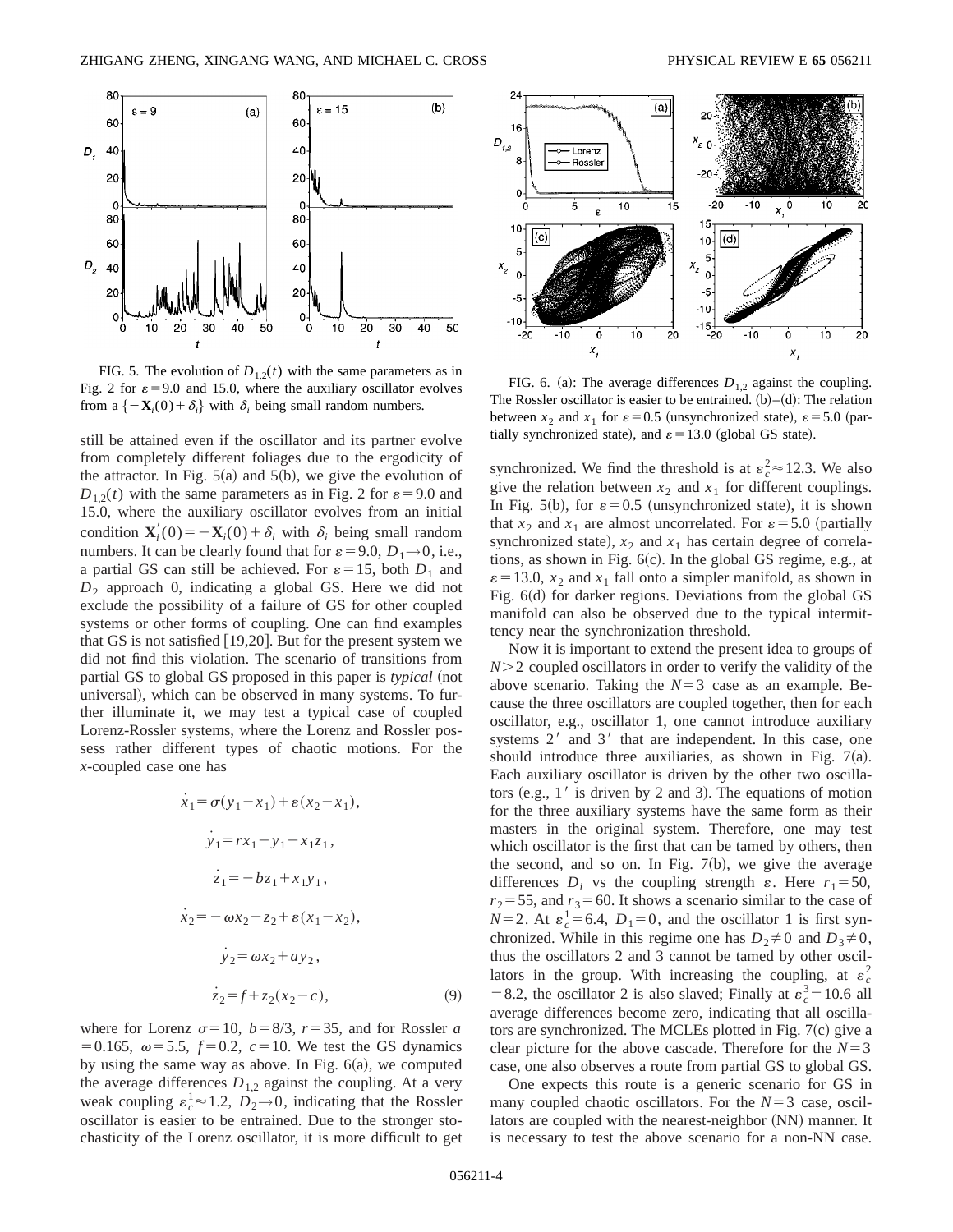

FIG. 7. (a) A schematic plot of the auxiliary approach for  $N$  $=$  3 mutually coupled oscillators. (b) The average distances vary with the coupling strength.  $(c)$  The maximum conditional Lyapunov exponents for the three partners vary against the coupling strength.

Thus we further investigate the case  $N=4$ , which is a minimal number for non-NN cases. The sketch for the test of GS is shown in Fig.  $8(a)$ . The auxiliary elements have the same form of equations of motion:  $\dot{\mathbf{X}}'_i = \mathbf{F}_i(\mathbf{P}_i, \mathbf{X}'_i) + \varepsilon \mathbf{D}(\mathbf{X}_{i+1})$  $-\mathbf{X}'_i$ ) –  $\varepsilon \mathbf{D}(\mathbf{X}'_i - \mathbf{X}_{i-1})$ . In Fig. 8(b), the differences between the oscillators and their auxiliary partners are computed against the coupling strength for four Lorenz oscillators with  $r_{1,2,3,4}$ = 60,61,62, and 63, respectively. One finds a good series for *Di* becoming zero at different threshold couplings. The MCLEs plotting in Fig.  $8(c)$  also present a clear picture for the cascade of transitions from a partial GS to a global GS. Based on the above studies, one can expect a route from partial GS to global GS for a general *N* coupled nonidentical oscillators. The present study reveals an intrinsic order embedded in complicated dynamics.

To conclude, in this paper we present the approach to GS in mutually coupled nonidentical chaotic oscillators and a generic route from partial GS to the global GS is proposed. The approach presented in this paper should be also valid for general systems with local or nonlocal, unidirectional or bidirectional couplings, and the scenario from the partial GS to the global GS also should be a generic feature. As we know, the scenario of transitions from a partial order the global



FIG. 8. (a) The auxiliary approach to  $N=4$  mutually coupled chaotic oscillators. (b) The same as Fig. 4(b) with  $N=4$ . (c) The same as Fig. 4(c) with  $N=4$ .

order has been proposed in other forms of synchronizations, e.g., complete synchronization, phase synchronization, and lag synchronization. We have also found the similar cascade for measuring synchronization for coupled symplectic maps [21]. Therefore we have different kinds of synchronizations for coupled chaotic oscillators, and for each kind of synchronization there exists a cascade of transitions from a local clustering to a global clustering. All these synchronizations reveal different degrees of internal self-organized orders. On the other hand, studies of the boundaries among these different synchronizations and their relations is a subject that needs a long-term exploration  $[22]$ . Furthermore, the roles played by synchronizations in spatiotemporal pattern dynamics are also open problems.

Stimulating discussions with Prof. Gang Hu, Dr. Daihai He, and Dr. Meng Zhan are gratefully acknowledged. This work is supported by the National Natural Science Foundation of China, the Special Funds for Major State Basic Research Projects, the Foundation for University key teacher by the Ministry of Education, Special Funds for Excellent Doctoral Dissertations, the TRAPOYT in Higher Education Institutions of MOE, and the Huo-Ying-Dong Educational Funds for Excellent Young Teachers.

- $[1]$  L. Fabiny, P. Colet, and R. Roy, Phys. Rev. A **47**, 4287 (1993); R. Roy and K.S. Thornburg, Jr., Phys. Rev. Lett. **72**, 2009  $(1994).$
- [2] V.S. Anischenko et al., Int. J. Bifurcation Chaos Appl. Sci. Eng. 2, 633 (1992); J.F. Heagy, T.L. Carroll, and L.M. Pecora, Phys. Rev. E **50**, 1874 (1994).
- [3] I. Schreiber and M. Marek, Physica D **50**, 258 (1982); S.K. Han, C. Kurrer, and K. Kuramoto, Phys. Rev. Lett. **75**, 3190  $(1995).$
- [4] L. Kocarev and U. Parlitz, Phys. Rev. Lett. **74**, 5028 (1983).
- [5] Y. Kuramoto, *Chemical Oscillations*, *Waves and Turbulence* (Springer-Verlag, Berlin, 1984).
- [6] L.M. Pecora and T.L. Carroll, Phys. Rev. Lett. **64**, 821 (1990).
- [7] N.F. Rulkov *et al.*, Phys. Rev. E **51**, 980 (1995); H.D.I. Abarbanel *et al.*, *ibid.* **53**, 4528 (1996); L. Pecora and U. Parlitz, Phys. Rev. Lett. **76**, 1816 (1996); K. Pyragas, Phys. Rev. E **54**, R4508 (1996).
- [8] M.G. Rosenblum, A.S. Pikovsky, and J. Kurths, Phys. Rev. Lett. **76**, 1804 (1996); E. Rosa, E. Ott, and M.H. Hess, *ibid.* 80, 1642 (1998); M.A. Zaks, E. Park, M.G. Rosenblum, and J. Kurths, *ibid.* **82**, 4228 (1999).
- [9] M.G. Rosenblum, A.S. Pikovsky and J. Kurths, Phys. Rev. Lett. **78**, 4193 (1997); S. Taherion and Y.C. Lai, Phys. Rev. E **59**, R6247 (1999).
- @10# A. Hampton and D.H. Zanette, Phys. Rev. Lett. **83**, 2179  $(1999).$